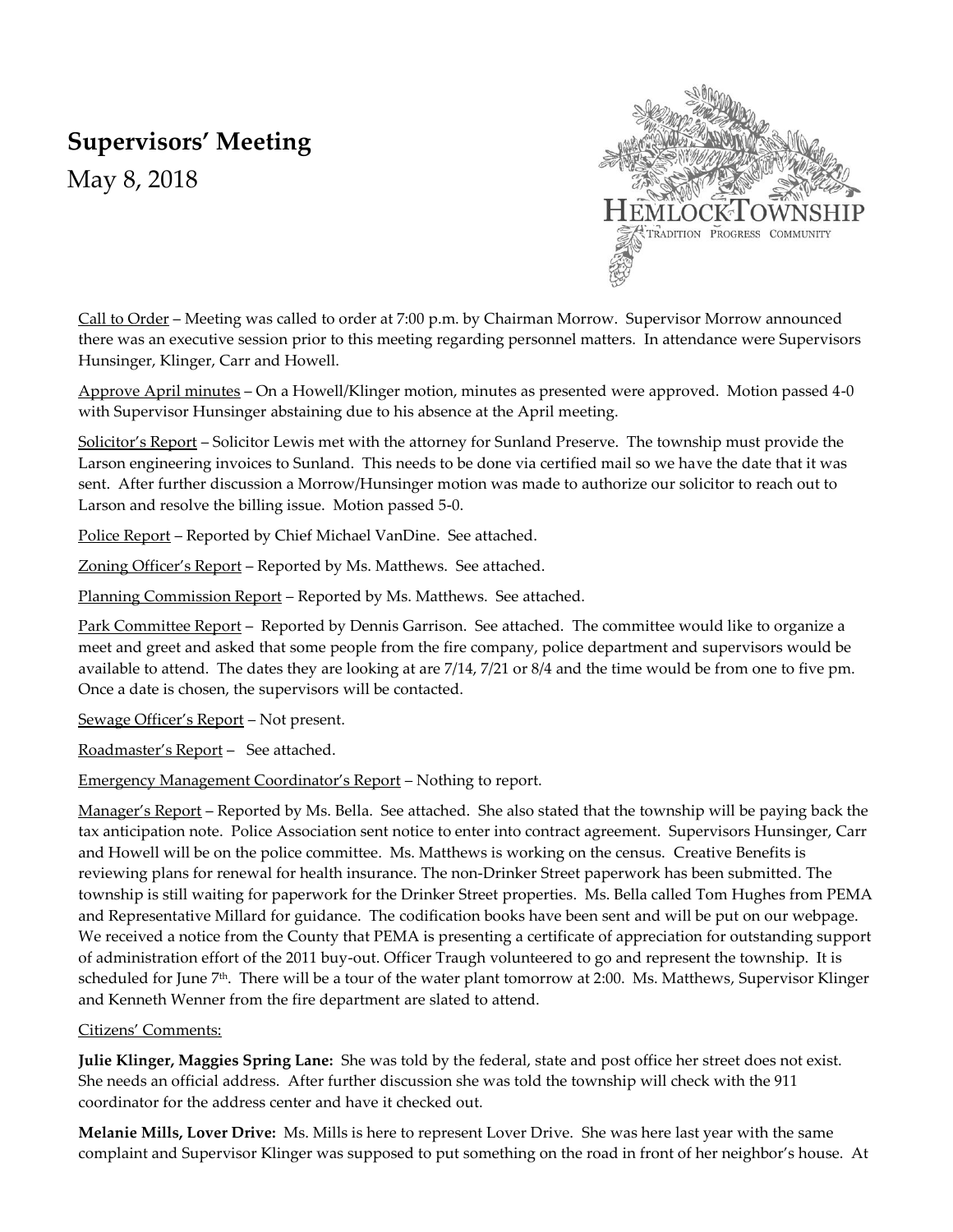that time, Supervisor Carr drove up the back side of Lovers Drive and said that something needs to be done. Ms. Mills would like the twelve houses taken care of. Nancy Corbin from Dirt and Gravel met with Supervisor Klinger last week to talk about projects. Ms. Mills spoke with someone at the Municipal office regarding oil and chipping. Supervisor Klinger said that oil and chipping would only last for a year. Supervisor Carr said there is not enough crown to get the water in the ditches. Either more stone or scrape the middle and dump the stuff. After further discussion regarding fixes that are available, Supervisor Morrow asked Klinger to commit to have something done by end of May and he said he would.

**Greg Moore, Fernville:** Compliment the supervisors on giving the trees to the Fernville Park.

## **Old Business**

1. *Discussion of Deferred Retirement Option Program* – Mrs. Bella had a lengthy discussion with a person from the auditor general's office giving her much more information about the program. She feels more confident about the program. Mrs. Bella would have to get together with the PMRS attorneys and it is a process. After further discussion, Supervisor Howell made a motion to study if for a few months and discuss during the police contract negotiations. Motion died due to no second. Supervisor Carr said it should not be tied to the police because the non-uniform also has pension benefits. On a Morrow/Klinger motion, Mrs. Bella is authorized to proceed with gathering the information and the necessary documents and have them available if needed. Motion passed 5-0.

### **New Business**

- 2. *Consideration of the Preliminary/Final Deitterick Lot Incorporation Subdivision Plan* This has gone through the planning commission and now is presented to the supervisor for approval.On a Morrow/Carr motion, preliminary/final plan is approved. Motion passed 5-0.
- 3. *Consideration of the Preliminary/Final Subdivision/Add-On Plan for Jay & Lenore Fritz* Add on tract of land off Red Mill Road. On a Car/Hunsinger motion, plan approved pending signature and notarization. Motion passed 5-0.
- 4. *SWAT Discussion* Need to provide current driver list, current SOP for driving vehicles, and the township/solicitor approval for some of the plans for the vehicle. etc. to our insurance agency. On a Morrow/Klinger motion, we will continue with our current agreement and our solicitor will handle it. Motion passed 5-0.
- 5. *Consideration of Geisinger's Sign Proposal* Request from Geisinger to name their drive into their parking lot. This in not something we usually do. Ms. Matthews received input from 911 addressing asking it not to be called boulevard. The gentleman from the sign company wants to put the sign in the divider between the entrance and exit. After further discussion with our solicitor, it was decided that it just needs to meet the sign ordinance if they have no intention of changing the street address. The sign would label the parking lot, not the street.
- 6. *Consideration of bids for Asphalt and Micro-Surfacing* Bids were opened at 2:10. Two bids came in for blacktop material, and HRI was the low bidder. On a Klinger/Carr motion, HRI bid is accepted. Motion passed 5-0. One bid came in for micro-paving for Mitchel Drive in from Asphalt Paving in the amount of \$26,356.40. On a Klinger/Hunsinger motion, bid is accepted. Motion passed 5-0.
- 7. *Discussion on Medicare Healthcare Options* Ms. Bella would like to invite Ryan Ruckle of Medicare Advisors to meet with the supervisors and any interested employees to provide information on health care options. Supervisor Morrow asked Mrs. Bella to set up a workshop meeting prior to the June meeting.
- 8. *Discussion on Joint Municipal Agreement for Law Enforcement Services with Millville Borough* Millville Borough has requested the Hemlock Township Police to provide police coverage 24 hours a day, 7 days a week. We will have a 32-hour dedicated provider, one hundred percent fines, provide speed patrol, attend